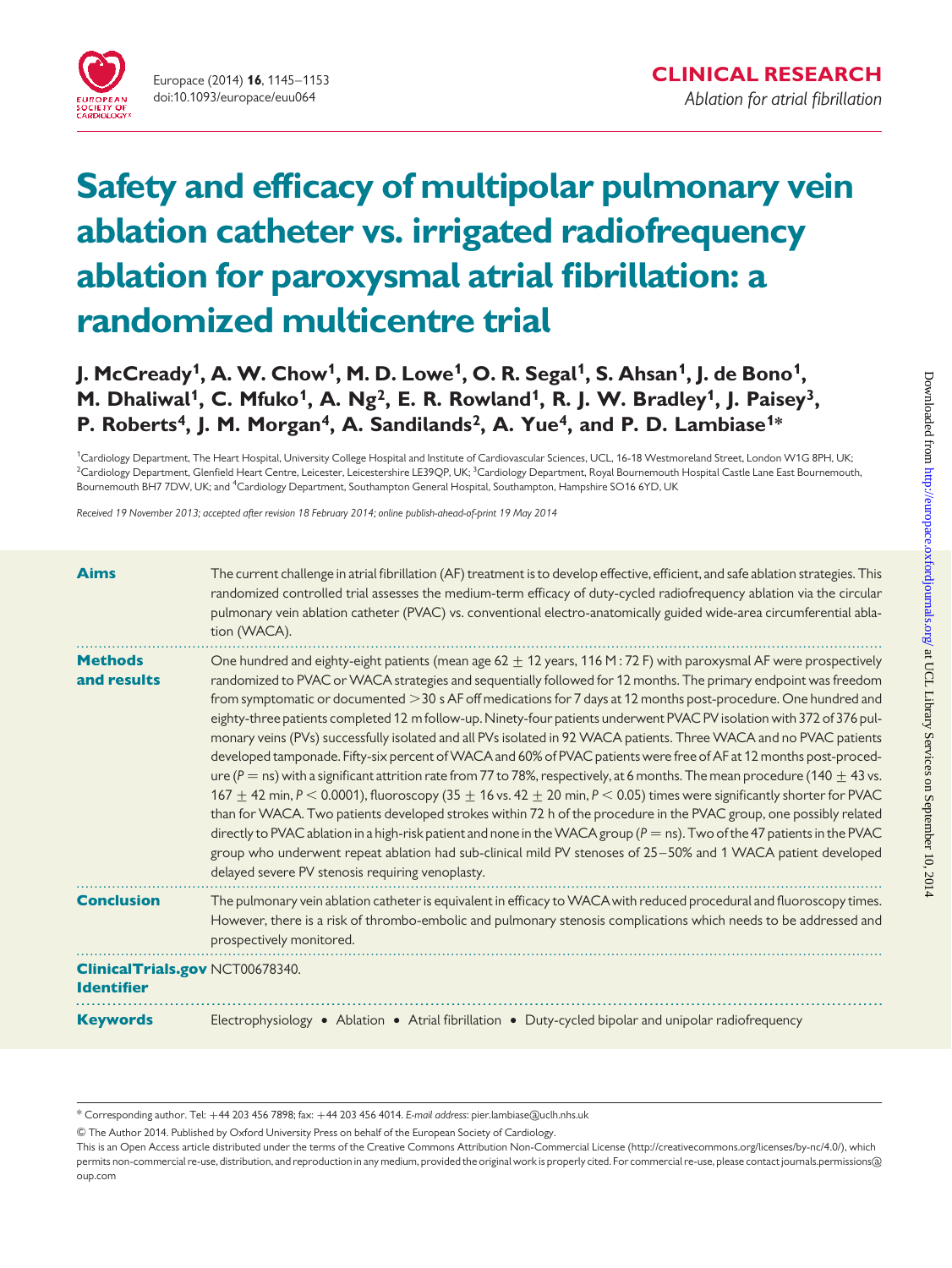### What's new?

- This is the only multicentre randomized controlled trial of pulmonary vein ablation catheter (PVAC) vs. standard wide-area encirclement for PAF following HRS/EHRA/ECAS consensus statement recommendations on reporting efficacy at 12 months.
- The study confirms equivalent efficacy reported in smaller cohort and shorter duration studies but demonstrates an important tail-off in efficacy between 6 and 12 months.
- There was a 2% incidence of stroke in the PVAC ablation arm which although not statistically significant corroborates concerns from meta-analysis that measures to prevent this devastating complication need to be undertaken and evaluated prospectively.

# Introduction

Radio-frequency energy (RF) ablation utilizing 3D mapping systems has shown considerable efficacy vs. medical therapy in treating both paroxysmal and persistent atrial fibrillation  $(AF)$ .<sup>1,2</sup> With this has come the requirement to simplify and shorten the procedure to meet the exponential increase in patient demand as demographic trends predict an epidemic of this condition. The advent of fluoroscopically guided 'one-shot' ablation technologies, e.g. cryoablation, laser, RF multipolar catheters, offers the opportunity to simplify the procedure and expand the population it is available to. As with any new technology, initial studies tend to be small and are directed to highly selected patient populations. Although there have been a number of studies evaluating duty-cycled unipolar and bipolar RF pulmonary vein (PV) isolation, there have only been two randomized controlled trials and both did not employ the HRS/EHRA/ECAS consensus statement recommendation of a 12-month time point in all cases to evaluate AF burden off drugs and indeed one trial studied a mixed population of paroxysmal atrial fibrillation (PAF) and persistent patients.<sup>[3](#page-8-0)</sup> This single-blinded multicentre randomized controlled trial of multipolar ablation technology was designed to evaluate the efficacy of this technology in four UK centres representative of the current paroxysmal AF referral patterns in the UK and compare it with standard 3D mapping-guided wide-area circumferential antral ablation (WACA).

# **Methods**

The study was designed as a prospective, single-blinded, randomized multicentre controlled trial. Ethical approval was granted by the ULCH Ethics Committee. All subjects provided informed consent. Paroxysmal AF was defined in each patient as self-terminating episodes of documented AF (on 72 h–7-day Holter) with episodes lasting between  $\leq$ 48 h and 7 days maximum. Patients were randomized and allocated equally between the standard 3D electroanatomically guided WACA ablation and PVAC utilizing duty-cycled RF energy delivery (PVAC, Medtronic Ablation Frontiers). This is a 9F deflectable circular multielectrode catheter that enables mapping and circumferential PV ablation.<sup>[4](#page-8-0)</sup> The accompanying GENius multichannel, duty-cycled RF generator (Medtronic Ablation Frontiers) enables the delivery of energy in a unipolar or bipolar

configuration to all electrodes simultaneously or individually. During an RF application, energy delivery to individual electrodes is temperature controlled by a software algorithm that modulates power to reach the user-defined target temperature (maximum 8 W per electrode with the PVAC in a 4 : 1 power setting or 10 W in all other settings). The patients were blinded to the catheter used for the duration of the trial.

The endpoints of the trial were:

- (i) The differences in procedure times using the circular ablation (PVAC) catheter when compared with WACA and PVI.
- (ii) The efficacy of the circular ablation catheter vs. WACA and PVI in eliminating paroxysmal AF measured by a 7-day ECG Holter recording off anti-arrhythmic drugs (AADs) at 12 months following AF ablation (adjudicated by each centre).
- (iii) The safety profile of the techniques for procedural and long-term complications.

The principal inclusion criteria were patients with paroxysmal AF who had failed at least one anti-dysrhythmic drug who had been listed for a planned PVI procedure. Exclusion criteria included patient objection, prior AF ablation, left atrial size  $>60$  mm, mechanical prosthetic mitral valve replacement, hypertrophic cardiomyopathy, contraindications to anticoagulation, pregnancy.

After the informed consent had been obtained, consecutive patients were randomized to one method for PV isolation: (i) the duty-cycled bipolar and unipolar RF ablation (PVAC group) or (ii) a point-by-point antral ablation (WACA group). Anticoagulation with warfarin was stopped 3 days before admission and bridged with heparin or anticoagulation was maintained to achieve an international normalized ratio (INR) of 2-3.5 during the course of the procedure and AADs continued until 5 days pre-procedure. Transoesophageal echocardiography was performed in all patients immediately before ablation to exclude left atrial thrombus. Ablation was performed under conscious sedation or general anaesthetic. The WACA group had three-dimensional reconstructions of the left atrium (LA) and PV ostia performed using the EnSite Verismo software (St. Jude Medical) or CARTO-XP (Biosense Webster).

All surface electrocardiograms and bipolar intracardiac electrograms were registered in a BARD digital recording system. Signals were sampled at 1 kHz, filtered at 0.1 – 100 Hz for surface electrocardiograms and at 30-250 Hz for intracardiac signals.

### Randomization and blinding

Individual patients were randomized to either PVAC or WACA using random permuted blocks with equal numbers of patients allocated to each arm. Treatments were guaranteed to be balanced after a given block size. The block size chosen was not revealed to the investigators. A computer generated list of allocations ('WACA & PVI' or 'circular catheter') was produced by the Medical Statistics Department at UCLH. These sequential allocations were sealed in envelopes. Each sealed envelope was opened immediately prior to the procedure so patients were randomly allocated in the order they arrive in the catheter laboratory for their procedure. The contents of the envelopes were not known to the investigators.

The 11 attending electrophysiologists performing the procedures were all experienced operators (in both techniques) undertaking at least 100 AF ablations per annum and  $>$  5 years experience of AF ablation and there was no significant difference in their experience between the treatment groups. The patients were blinded to the catheter used during the procedure for the duration of the trial. It was not possible to blind the operators. The persons analysing the Holter data were blinded to the catheter used. In total 10 patients were recruited from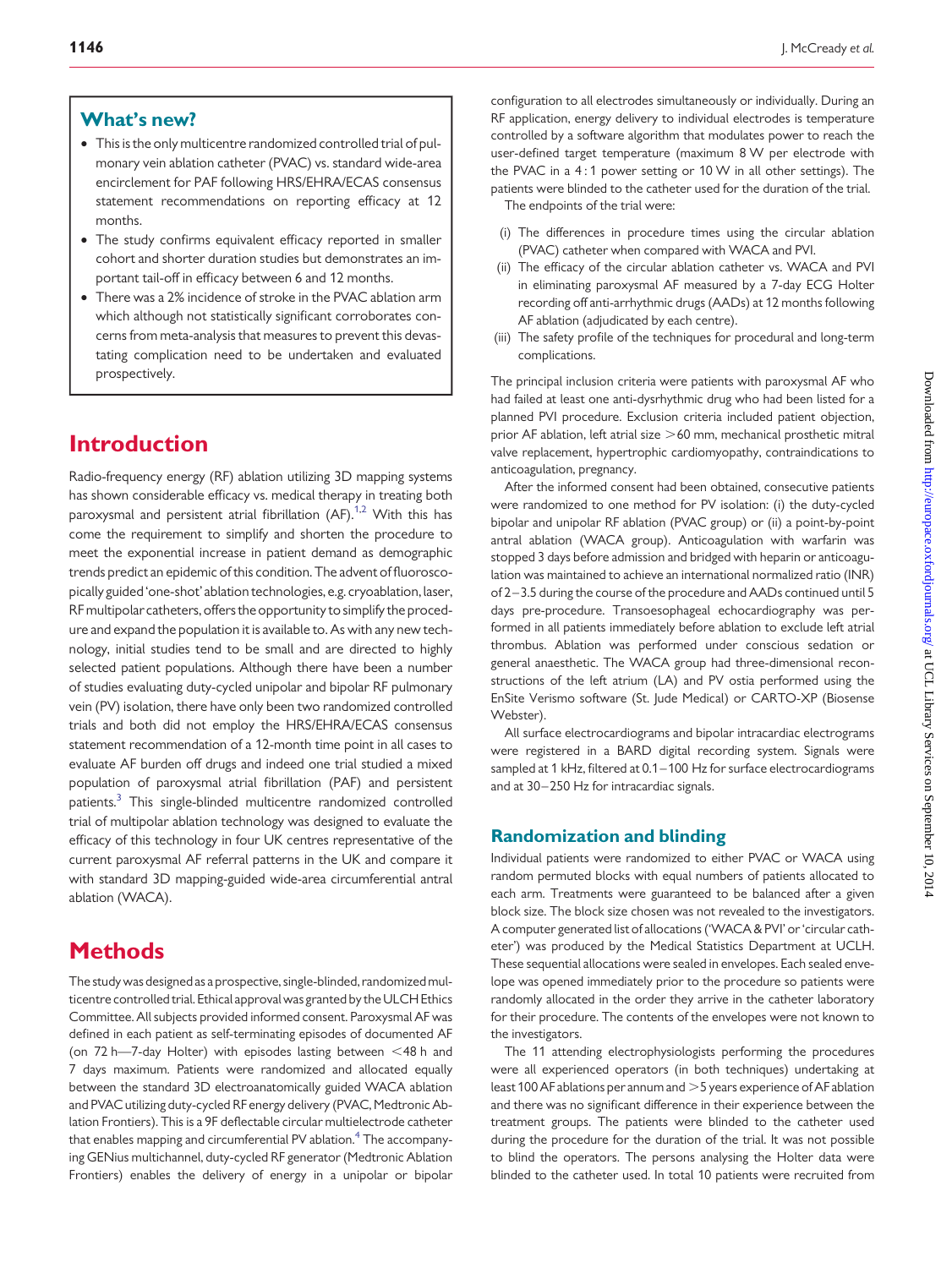Southampton, Bournemouth, and Glenfield Heart Centre, respectively, and the remainder from the Heart Hospital, UCLH.

### Pulmonary vein ablation catheter ablation

The technique of PVI isolation using this technique has been described in detail elsewhere.<sup>[5](#page-8-0)</sup> In brief a single trans-septal puncture was performed using an SL1 sheath and this was exchanged for a Bard 11F channel sheath to pass the PVAC catheter into the LA following initial pulmonary venography to define the PV ostia.A bolus of heparin (50– 100 IU/kg) was administered post trans-septal puncture and additional heparin was given throughout the procedure to maintain the activated clotting time (ACT) in a specified therapeutic range. The circular decapolar 9 Fr bidirectional PVAC catheter was advanced over a 0.032 inch wire, which was selectively positioned in each PV or PV branch, using PV angiography to define the PV ostium. Distal ablation in the PV was avoided and lesions were targeted in the antral region or at the ostium. Selectively cannulating specific branches of the veins was especially important to optimize the catheter–atrial wall contact when isolating large common ostia. With this single catheter, it was possible to map local signals, to stimulate and to apply RF over all or selected electrode pairs. Filter settings at the electrophysiological (EP) workstation were 100 – 500 Hz. The PVAC was connected to the GENius (Medtronic, Inc.) RF generator

(Version 11 software Medtronic Ablation Frontiers GENius Multi-Channel RF Generators (Model Number 990018) were employed until May 2011 for the first 74 PVAC patients and then the remaining 20 with subsequent software versions (12.2, 14.0–14.4)). It delivered RF in a combination of one or more of the five bipolar channels. Each electrode was supplied with a thermocouple, which permitted a continuous local temperature monitoring. The target temperature was  $60^{\circ}$ C with a maximum power of 8 W. Bipolar/unipolar RF delivery was set in a 4 : 1 ratio, creating a 3 to 4 mm-wide and deep lesion.<sup>[6](#page-8-0)</sup> Only exceptionally, RF ablation was set in a 2 : 1 bipolar/ unipolar proportion, when the created lesion was estimated to be non-transmural with the 4 : 1 setting. Impulse duration was 60 s. Premature termination of ablation was generally avoided, and only performed when pain occurred, or the catheter was dislocated. After several RF applications over all electrode pairs, individual pairs were activated to ablate any remaining sleeves. In large veins where contact was poor, some poles were initially switched off if no signal was recorded. The endpoint was electrical isolation of the vein (i.e. no PV potentials) confirmed by pacing to demonstrate entrance block (with a steerable quadraploar catheter/decapolar catheter in the CS or LA) placing the PVAC within 1 cm of the ostium to check the level of isolation (Figure 1). If a vein could not be isolated standard catheter ablation was not applied.



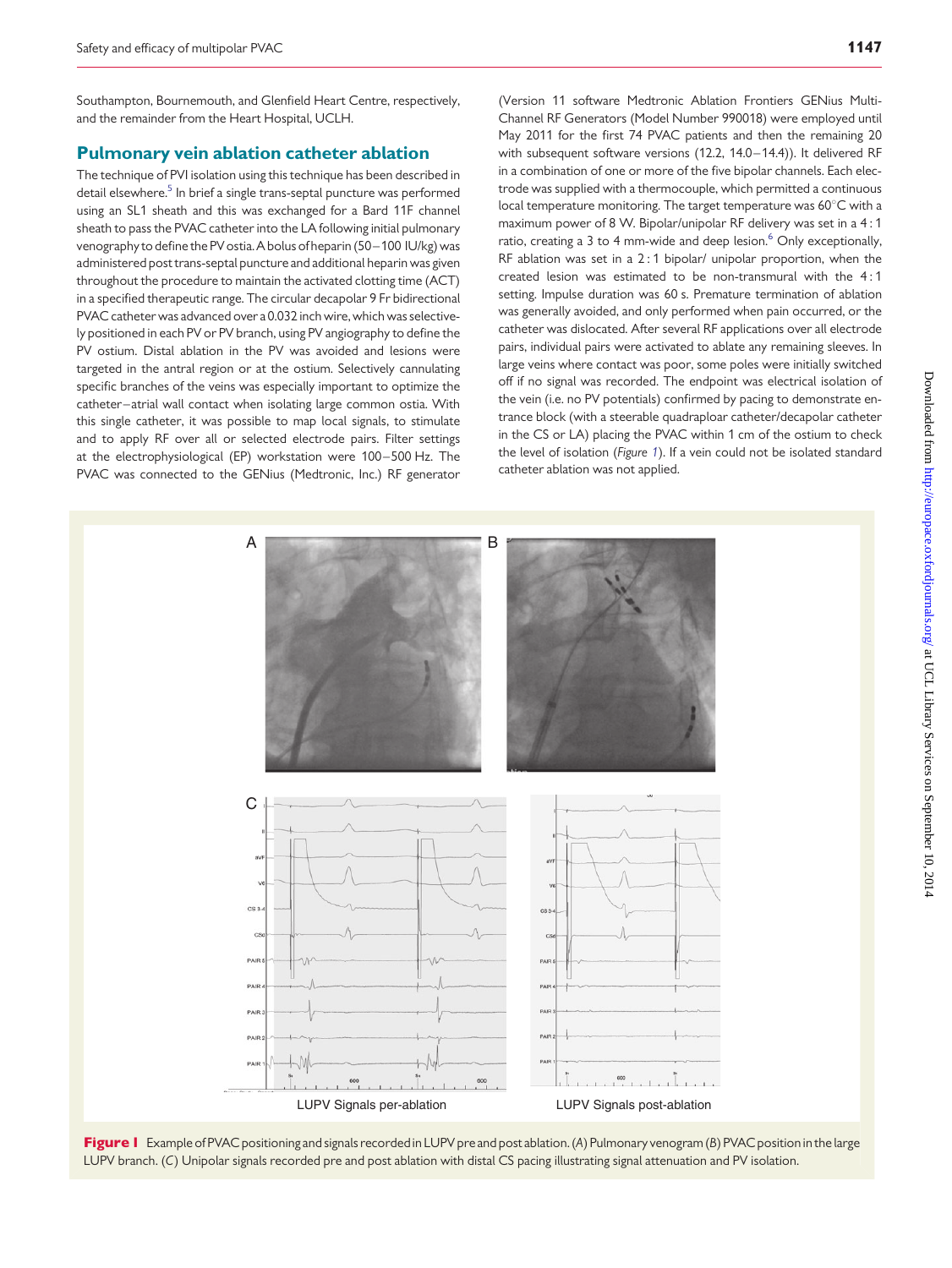### Wide area antral circumferential ablation

The technique for WACA has been described elsewhere with the add-itional use of a lasso catheter to record PV signals.<sup>[7](#page-8-0)</sup> In summary, a double trans-septal puncture was performed using an SL1 and Agilis guide sheath and 3D geometry created using the Carto or NAVX mapping system. Thereafter, an antral point-by-point circumferential ablation around ipsilateral PVs, with a distance of 0.5 – 1.0 cm from the ostia, using a 4 mm open-tip irrigated catheter (IBI Therapy Coolpath Duo 7 Fr, St Jude Medical Coolflex or Biosense Thermocool) was performed. Maximum power was set to 30-35 W anteriorly going selectively up to 40 W if PV isolation could not be achieved and 25-30 W posteriorly. Temperature was limited to  $43^{\circ}$ C. Irrigation was adjusted manually between 17 and 30 mL/min. Complete electrical isolation was monitored on the lasso in the PV and confirmed by pacing from the CS decapolar catheter during sinus rhythm and differential pacing manoeuvers. Electrical cardioversion was performed if the patient remained in AF after PV isolation as was the case in the PVAC group.

### Anticoagulation

Fourteen patients in the WACA group (mean INR 2.6  $\pm$  0.4) and 19 patients in the PVAC group (mean INR 2.3  $\pm$  0.4) continued warfarin for the duration of the procedure. The remainder stopped warfarin 3 days pre-procedure and was placed on therapeutic fragmin such that their INR on the day of procedure was 1.2– 1.5. In the PVAC patients, a bolus of heparin (50-100 IU/kg) was administered post trans-septal puncture and additional heparin was given throughout the procedure to maintain the ACT between 250 and 300 s in patients with an INR of  $>$ 2 and  $>$ 300 s in those who were not anticoagulated with INR  $>$  2. ACT was checked initially 20 min after the first bolus and then every 30 min once therapeutic. Ablation was commenced once ACT was  $>$  250 s in the warfarinized patients and  $>$  300 s in the non-fully warfarinized cases. The mean ACTs after the initial ACT during the case were 291  $\pm$  48 s (range 223 – 370 s) in the PVAC group and 302  $\pm$  43 s (234-426 s) in the WACA group. For WACA patients, ACTs were maintained with a target of  $>$  250 s. Protamine was administered postprocedure and LMW heparin recommenced (when required) 3-6 h post-procedure when haemostasis was confirmed.

# Procedural data

The number of RF impulses and duration required for completing isolation were recorded in the PVAC group and the total RF time in the WACA group. Total skin-to-skin procedural time, left atrial dwell time (time from trans-septal puncture to procedure end), and total fluoroscopy time were also collected. In-hospital complications were also recorded.

# Follow-up

All patients were maintained on anticoagulants for the first 3 months post-procedure. These were stopped if the patients were free of AF and had a CHADSVASc score of <2.0. Anti-arrhythmics were continued post ablation and stopped routinely at 3 months post-procedure if the patient was asymptomatic and had no recorded AF. Patients were reviewed at 3, 6, and 12 months post-procedure with a 72 h Holter. Holter recordings were also repeated if the patient developed arrhythmia symptoms despite a normal Holter recording at the specified followup times. Serial Holter monitoring for the purpose of the trial was stopped if AF was documented on resting ECG or Holter. Any patients still taking AADs for suspected symptomatic but non-documented AF recurrence had them stopped at 12 months for the 7-day Holter.

A blanking period of 3 months was employed. More than 30 s of documented AF or other atrial tachycardia  $>$ 3 months post-procedure was

regarded as a failure of PVI during follow-up. The clinic physicians had access to the patient's procedural details if required. A decision for re-ablation was made if the patient had documented symptomatic recurrences of AF or AT beyond the 3-month blanking period. These patients were treated as ablation failures for the analysis of 12-month success. Patients who failed to complete the PV isolation procedure or were lost to follow-up were censured from the 12-month ablation outcomes analysis. Therefore, outcomes are presented as on treatment analysis as opposed to intention to treat.

# Statistical analysis

Continuous variables were expressed as mean  $+$  SD. Categorical variables are expressed as percentage. The  $\chi^2$  and t tests were used for comparisons between groups, and the Kaplan–Meier curve was used to compare arrhythmia-free survival between groups. A P value of  $<$  0.05 was considered significant. Pilot data indicated that the standard deviation of WACA and PVAC procedure time is 30 min. The study required a sample size of 48 patients in each group to detect a significant difference (90% power,  $P = 0.05$ ) in procedure time between techniques. The trial was designed as a non-inferiority study in terms of comparing outcomes for atrial arrhythmia recurrence. If the PVAC ablation actually has freedom of AF of 70%, it was calculated as 70 patients in each group to prove non-inferiority (80% power). All authors have reviewed the data and accepted responsibility for its integrity. The trial was registered with Clinical Trials.gov-ClinicalTrials.gov Identifier: NCT00678340.

# **Results**

A total of 188 PAF patients were finally recruited into the trial between September 2007 and March 2012. The mean age of participants was 62  $\pm$  12 years (116 M : 72 F). The full demographic profile of the patient treatment arms is shown in Table [1](#page-4-0). The patients had well-preserved ventricular function and no significant valvular heart disease.

There was a clinically insignificant age difference between the PVAC and WACA groups. There were no significant differences in the experience of the physicians performing the procedures in each arm. The CONSORT diagram (Figure [2](#page-4-0)) illustrates the number of patients recruited and follow-up.

# Immediate procedural outcomes

A total of 94/94 patients underwent successful PVAC PVI. In total 372/376 PVs were successfully isolated with convincing loss of PV potentials (common ostia were counted as two veins). In one patient, it was not possible to isolate a large common left-sided PV and RIPV and in another one RIPV could not be cannulated due to extreme angulation of the vein and its small size. One patient required DC cardioversion to sinus rhythm at the end of the procedure.

In theWACA group, 92/94 patients achieved electrical isolation of the PV's. Three developed cardiac tamponade during ablation and two of these patients declined further AF ablation and the other completed ablation of all four PV's by WACA 3 months later. Therefore, 368/376 PV's were successfully isolated. The former two patients were censured from follow-up in the WACA group as failures to isolate. Two patients required DC cardioversion to sinus rhythm at the end of the procedure.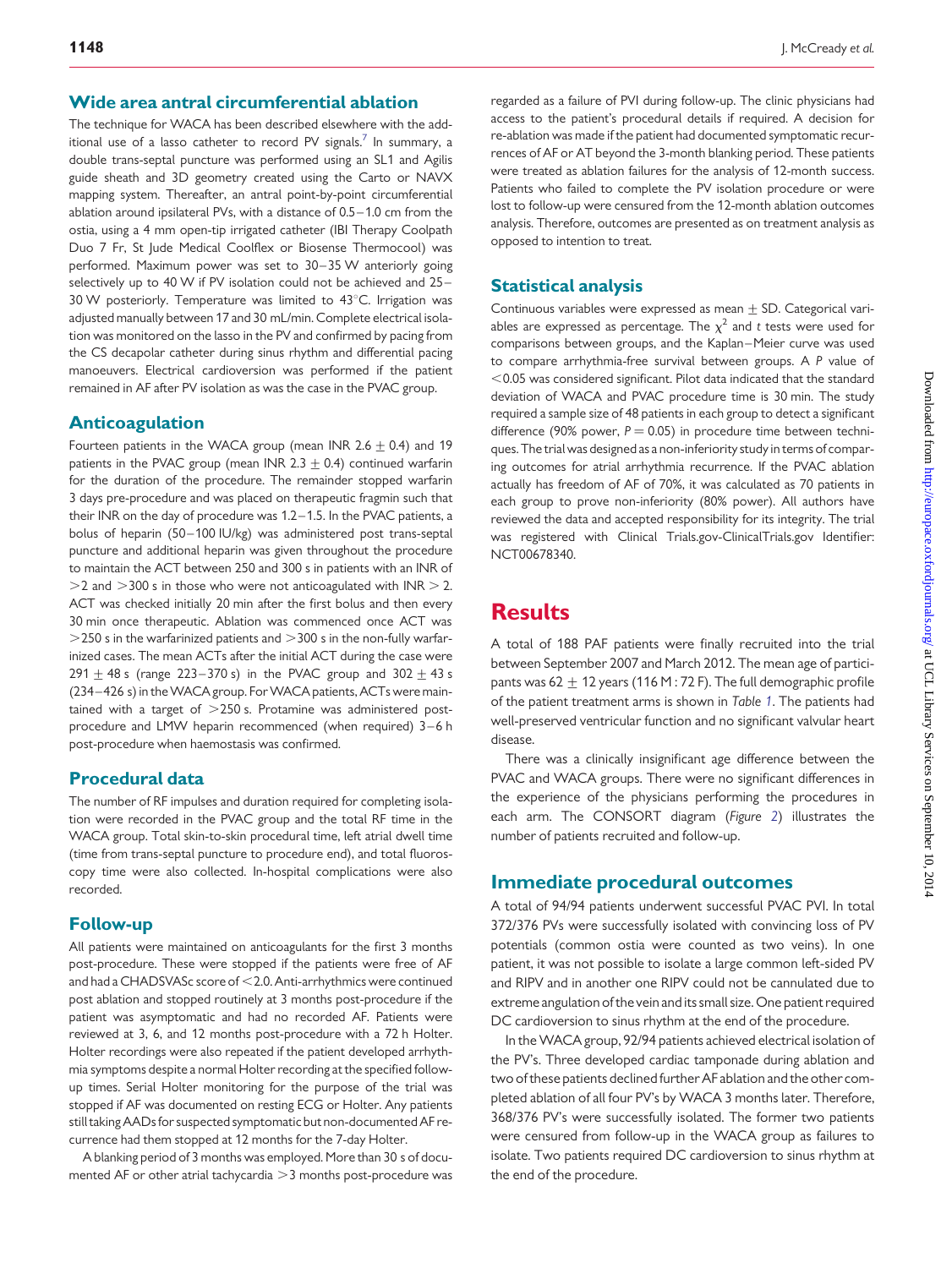#### <span id="page-4-0"></span>Table 1 Demographics

|                                                           | <b>WACA</b>    | <b>PVAC</b> | P value  |  |  |
|-----------------------------------------------------------|----------------|-------------|----------|--|--|
|                                                           |                |             |          |  |  |
| $\mathsf{N}$                                              | 94             | 94          |          |  |  |
| Age, years (mean)                                         | $62 + 11$      | $58 + 12$   | P < 0.05 |  |  |
| Male: female (%)                                          | 58:36          | 58:36       |          |  |  |
| $HT$ (%)                                                  | 28             | 24          | ns       |  |  |
| Diabetes (%)                                              | 3              | 6           | ns       |  |  |
| Structural heart disease                                  | 3              | 6           | ns       |  |  |
| Mean ejection fraction                                    | $62 \pm 11$    | $64 \pm 6$  | ns       |  |  |
| Mean LA size (mm)                                         | $39 \pm 5$     | $38 \pm 7$  | ns       |  |  |
| <b>TIA/CVA</b>                                            | $\overline{2}$ | 3           | ns       |  |  |
| AF frequency                                              |                |             |          |  |  |
| Daily                                                     | 16             | 17          |          |  |  |
| $2-3$ /week                                               | 24             | 21          |          |  |  |
| 1/week                                                    | 17             | 20          |          |  |  |
| 1/month                                                   | 19             | 17          |          |  |  |
| $2 - 3/m$ onth                                            | 18             | 19          |          |  |  |
| <b>CHADSVASC</b> score                                    |                |             |          |  |  |
| 0                                                         | 28             | 30          |          |  |  |
| 1                                                         | 26             | 24          |          |  |  |
| 2                                                         | 25             | 19          |          |  |  |
| 3                                                         | 11             | 18          |          |  |  |
| $\overline{4}$                                            | 3              | 3           |          |  |  |
| 5                                                         | 1              | $\mathbf 0$ |          |  |  |
| Anti-dysrhythmic drugs (no patients treated) <sup>a</sup> |                |             |          |  |  |
| Class I                                                   | 33             | 34          |          |  |  |
| Amiodarone                                                | 11             | 15          |          |  |  |
| Sotalol                                                   | 20             | 21          |          |  |  |
| <b>ß-blockers</b>                                         | 50             | 54          |          |  |  |
|                                                           |                |             |          |  |  |
|                                                           |                |             |          |  |  |

TIA/CVA, transient ischaemic attack/cerebrovascular accident; HT, hypertension. <sup>a</sup>Describes all drugs employed at any time in any patient.

The mean ACTs after the initial ACT during the procedures were 298  $\pm$  43 s (range 223–426 s) in the PVAC group and 311  $\pm$  43 s (range 234– 364 s) in the WACA group.

Overall procedure times were 16% shorter in the PVAC group  $(P < 0.0001)$  with a 17% shorter LA dwell time, 17%  $(P < 0.0001)$ reduced fluoroscopy time ( $P < 0.05$ ), and 33% reduced RF time  $(P < 0.0001)$  (Table [2](#page-5-0)). There were no significant differences in the total amount of energy delivered between the two approaches from the data available in 74 PVAC cases and 25 WACA cases  $(68 609 + 29 156$  J vs. 55 187 + 32 407 J, P = 0.06).

# **Complications**

In total, there were six complications. There were three cardiac tamponade events during three WACA cases and zero during the PVAC  $(P = ns)$ . Two occurred soon after trans-septal puncture, one with an NIH catheter manipulation to image the PVs, one during geometry creation with manipulation of the ablation catheter in the left atrial appendage, and one due to steam pop during left-sidedWACA applying 30 W near the LA roof.

Two strokes occurred in PVAC subjects and none in the WACA. Both subjects were in sinus rhythm at the start of the case. The



Figure 2 CONSORT diagram illustrating patient recruitment numbers and follow-up.

first was a subject who had a previous history of transient ischaemic attack (TIA) and treated hypertension (CHADSVASC 3). He had commenced fragmin pre-operatively and stopped warfarin 3 days before, his pre-op INR was 1.5. He had a normal pre-operative transesophageal echocardiogram (TEE) and had therapeutic INR's preprocedure with heparin bridging and ACT's of 250 s initially to .300 s during the procedure, post-procedural protamine and therapeutic LMW heparin as per usual protocol. The following morning post-procedure, he had a homonymous haemianopia secondary to an occipital infarct which did not recover. It was not possible to know the exact timing of this event as he had returned to the ward sedated that evening and did not notice the field defect until the next morning.

The second patient developed a right eye inferior quadrant field defect 2 days post ablation with PVAC—an magnetic resonance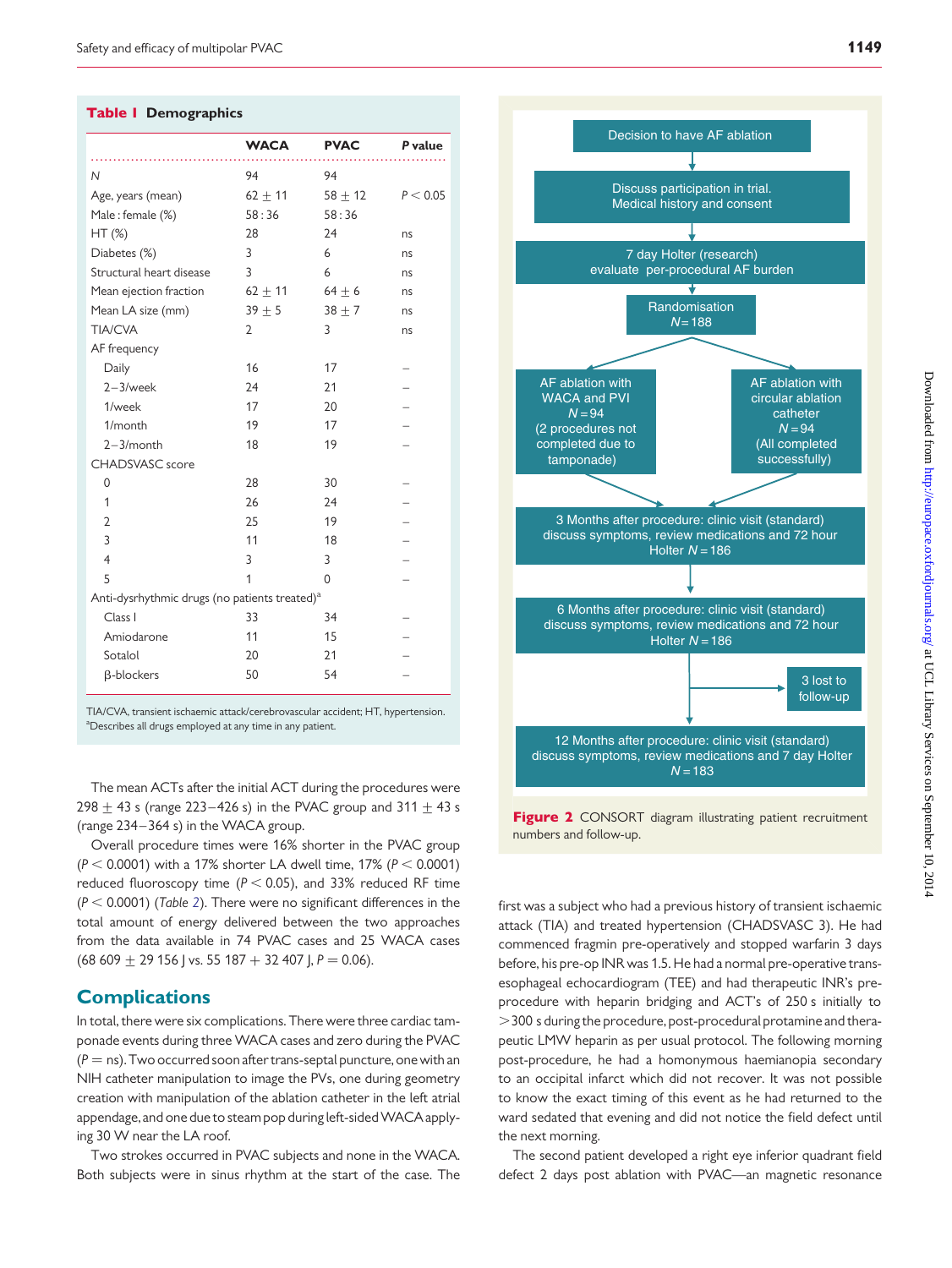Table 2 Procedural data

<span id="page-5-0"></span>

| <b>I ADIC 4</b> FIULEUUI ALUALA         |                          |                          |          |  |  |  |
|-----------------------------------------|--------------------------|--------------------------|----------|--|--|--|
|                                         | <b>WACA</b> mean (range) | <b>PVAC</b> mean (range) | P value  |  |  |  |
| Mean procedure time (min)               | $167 + 42(95 - 270)$     | $140 \pm 43(70 - 270)$   | < 0.0001 |  |  |  |
| Left atrial dwell time (min)            | $133 \pm 36 (90 - 210)$  | $111 \pm 35(55 - 220)$   | < 0.0001 |  |  |  |
| Fluoroscopy time (min)                  | $42 \pm 20(9 - 86)$      | $35 \pm 16(4 - 86)$      | < 0.05   |  |  |  |
| RF application time (min)               | $40 + 14(8 - 49)$        | $27 \pm 8(13 - 68)$      | < 0.0001 |  |  |  |
| Mean number of RF applications per vein |                          |                          |          |  |  |  |
| <b>PVAC</b>                             |                          |                          |          |  |  |  |
| L. superior PV                          |                          | 8                        |          |  |  |  |
| L. inferior PV                          |                          | 9                        |          |  |  |  |
| Left common PV                          |                          | 15                       |          |  |  |  |
| R. superior PV                          |                          | 7                        |          |  |  |  |
| R. inferior PV                          |                          | 6                        |          |  |  |  |
| R. common PV                            |                          | 10                       |          |  |  |  |





imaging (MRI) confirmed two small infarcts in the fronto-parietal lobes. He had a normal pre-operative TEE and therapeutic INRs having stopped warfarin with heparin cover 3 days pre-op with an INR of 1.2 on the day of procedure. ACT's during the procedure had been between 260 and 320 s. His ablation had been unremarkable but had required DC cardioversion at the end of the case as he developed AF during catheter manipulation. He received postoperative protamine. He had been on therapeutic doses of LMW heparin while recommencing warfarin and had a pre-op CHADS-VASC score of 0. This field defect did not recover.

There was no prospective strategy to image the PVs for PV stenosis post-procedure due to cost limitations. Pulmonary vein stenosis was specifically checked for in patients undergoing repeat procedures. One WACA patient developed clinical PV stenosis 12 months postprocedure. This patient had a geometry shift during ablation requiring remapping with NAVX and it is likely that RF was inadvertently delivered too close to the PV common ostium. He had a delayed presentation with increasing exertional dyspnoea 12 months post ablation requiring venoplasty to the left upper and left lower pulmonary vein (LU and LLPV). In 2 of the 47 cases who had a repeat AF ablation procedure with PV angiography, it was noted that the LUPV had a mild 40% stenosis in one PVAC case and 50% in another PVAC case. The latter resulted in a 5 mmHg pressure gradient but since the patient was not symptomatic, it was not angioplastied. No WACA patients developed a PV stenosis.

One PVAC patient developed a pseudo-aneurysm 24 h postprocedure requiring thrombin injection but did not suffer any longterm sequelae.

# One year follow-up arrhythmia recurrence

Data are presented according to treatment analysis. In total, 183 patients completed 12 months full follow-up. Three patients were lost to follow-up, one due to death from heart failure 11 months postprocedure, and two who moved away and declined further monitoring. Two of the tamponade patients declined a repeat procedure. This means that there were no 12-month follow-up data in 5/188 randomized patients. Overall, 60% of the PVAC patients were free of AF and atrial arrhythmias off anti-dysrhythmics on 7-day Holter 12 months post ablation. This compares with 56% of the WACA group at 12 months (Figure 3, Kaplan–Meier curves)( $P =$ ns). It is interesting to note that there was a minimal difference in success at 6 months—(77% WACA, 78% PVAC) but a further decline out to 12 months. Twenty-four patients in the PVAC group and 23 in the WACA group required repeat ablation for documented recurrent symptomatic AF. These patients were treated as ablation failures for the analysis of 12-month success.

In the PVAC repeat ablation group, 73 of the 96 ablated PV's had reconnected and 67 of 92 PV's in the WACA group ( $P =$ ns). There was no evidence of  $>$  50% PV re-stenosis in the PVAC patients on angiography.

# **Discussion**

This is the first single-blinded multicentre randomized controlled trial to directly compare PVAC ablation with conventional WACA in a pure PAF population with a definite endpoint of freedom from AF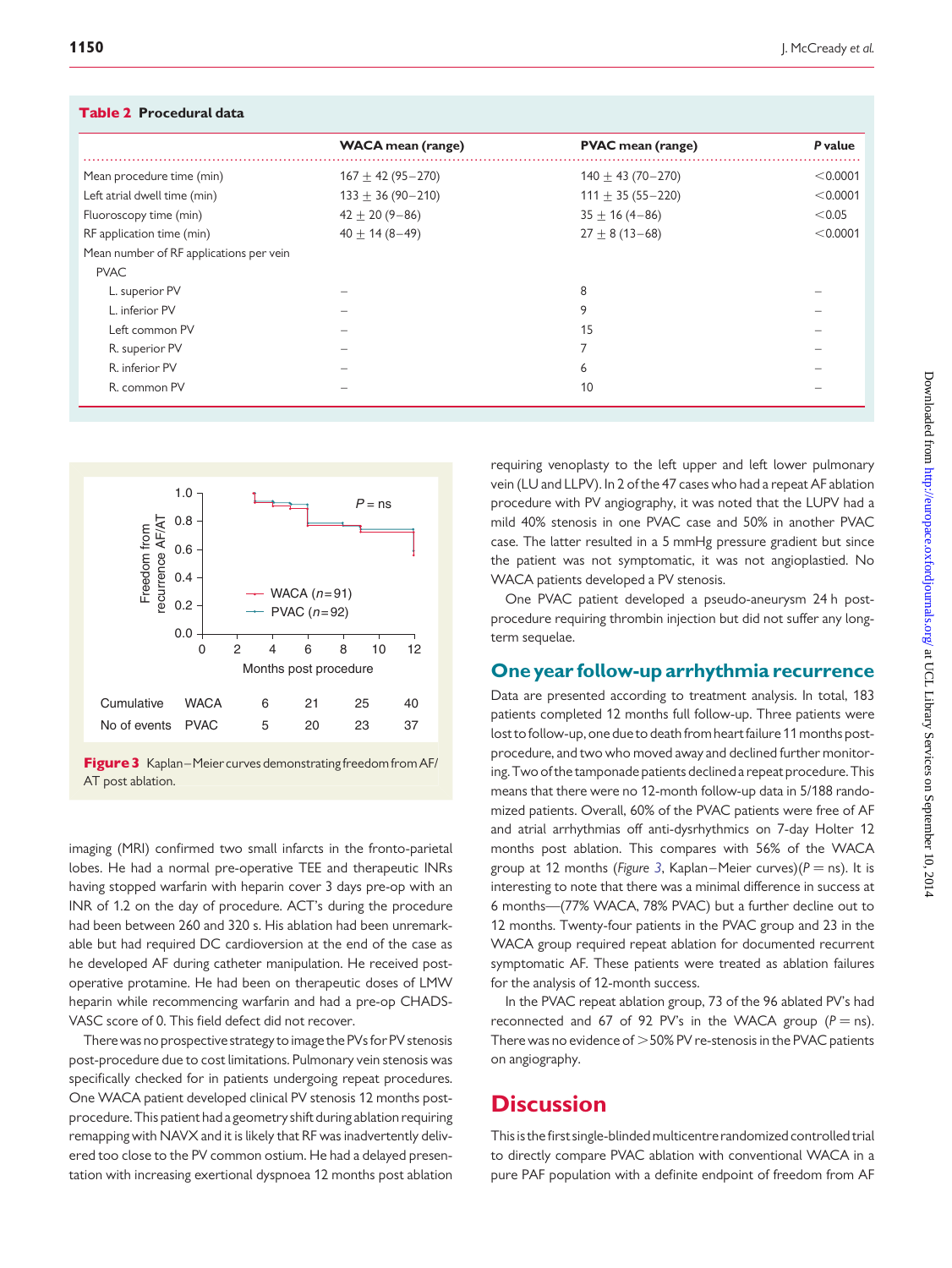on 7-day Holter at 12 months as advocated by the HRS/EHRA/ECAS consensus statement. $3$  Previous studies have either been singlecentre, non-randomized, or investigated mixed populations of PAF and persistent patients. $5,8-15$  $5,8-15$  $5,8-15$  $5,8-15$  This trial demonstrates that there are no significant differences in 1-year long-term outcomes either with PVAC or with WACA. The main differences are borne out by significantly shorter procedure and fluoroscopy times in the PVAC group and lower rates of cardiac tamponade reflecting the different technical aspects of the respective procedures. However, there was a 2% stroke rate in the PVAC arm.

These data mirror the findings from smaller studies with a high success rate 75% at 6 months but then a further 50% attrition rate of recurrence. Furthermore, there is a consistent difference in 37 min reductions in procedure times and shorter fluoroscopy times with PVAC vs. WACA. The WACA fluoroscopy times are  $\sim$ 20 min longer than currently with the greater stability of and confidence in the geometries of current 3D mapping systems. Therefore, WACA fluoroscopy times would be expected to be shorter if the trial was performed from 2013; however, PVAC fluoroscopy times would remain unchanged. The reported PVAC procedure times and lesion delivery data in this study are equivalent to that described by experienced centres summarized in a recent systematic review—116.9  $+$ 33.4 min, fluoroscopy time was  $26.5 + 9.6$  min, and the number of PVAC applications per patient was  $25.1 \pm 3.4$ .<sup>[16](#page-8-0)</sup> These time differences clearly reflect the additional time required to create an LA geometry with all its associated potential technical delays that are absent in the case of PVAC where 3D mapping systems are redundant, simply relying on traditional PV angiography for imaging. In both the PVAC and WACA groups, there was no pre-specified waiting time to assess PV reconnection and adenosine testing was not performed since this had not been verified to be of value in reducing recurrences in randomized controlled trials and still remains unresolved.<sup>17</sup>

#### Complication rates

There were also clinically significant differences in complication rates between the techniques with importantly a 3% tamponade rate, one delayed presentation of PV stenosis requiring venoplasty in the WACA group, and 0% tamponade rate but two neurological events in the PVAC group. The former tamponade events can most likely be explained by catheter manipulation as opposed to trans-septal puncture not being guided by TEE, since both tamponade events occurred while the NIH/ablation catheter was being manipulated in vulnerable areas of the LA after a  $>$  10 min period of unchanged haemodynamic parameters. The steam pop during lesion delivery in the LA most likely relates to increased pressure at the roof site as opposed to high power application as the energy on delivery was limited to 30 W. Although, slightly higher than some series, this event rate falls into the event rates reported in the range of 1-6% ([http://guidance.nice.org.uk/CG36/Guidance/](http://guidance.nice.org.uk/CG36/Guidance/pdf/English) [pdf/English\)](http://guidance.nice.org.uk/CG36/Guidance/pdf/English) from a number of series and is compatible with the worldwide AF survey data of 1.3% taking into account that this was registry-based data which can potentially under-report events.<sup>[18](#page-8-0)</sup> Furthermore, some of the AF procedures were performed by experienced clinical fellows under direct Consultant supervision. This may have contributed to the slightly higher tamponade rate in conjunction with the use of the steerable Agilis sheath which could

potentially result in higher pressure contact in certain parts of the atrium especially since the contact force-sensing technology was not yet available during the study. None of the tamponades required surgical intervention and promptly responded to direct percutaneous drainage.

However, of more concern are the two strokes which occurred in the peri/post-operative period (2% of cases). The first event could have potentially developed during the procedure or immediately afterwards, while the second occurred 2 days post-op after transition from LMW heparin to warfarin. The former case had a previous history of TIA's, and although had no evidence of LA thrombus preoperatively on TEE with therapeutic ACT's intra-operatively, it is conceivable the event was either catheter related (char, coagulum or air embolisation) or developed as a result of thrombus formation on the ablation lesions overnight despite post-operative anticoagulation. In a recent meta-analysis of PVAC safety and efficacy, the incidence of thrombo-embolic complications was 0.63%, with 10 embolic events, that is, 2 strokes, 6 TIAs, and 2 myocardial infarctions in 1598 patients (23 studies).<sup>[16](#page-8-0)</sup> Similar neurological event rates were reported in a European voluntary survey of 1.1% in 2848 patients from 20 centres and of 1.1% in 634 patients in a large single-centre registry.[19,20](#page-8-0) Actual neurological events were similar in paroxysmal and persistent patients and unrelated to case load, bridging anticoagulation to low-molecular weight heparin, sheath flushing average procedure times or routine use of TEE pre-procedure but the survey was underpowered to fully examine causes of these events.<sup>[19](#page-8-0)</sup> Two randomized trials comparing PVAC with standard ab-lation had no strokes in their respective arms.<sup>[5,14](#page-8-0)</sup> This is despite using lower ACTs of 250-300 s in Bittner et al.'s study. It is possible that tissue overheating recognized as a problem with the GENius 11 generator resulting in its withdrawal in May 2011 could have been an additional factor promoting char/coagulum formation in the two stroke cases. Furthermore, it is now becoming evident that stopping vitamin K antagonists and bridging heparin (undertaken in the 2 PVAC stroke cases) have a higher risk of thrombo-embolic complications than continuing with oral anticoagulation maintaining therapeutic INR's during the procedure. $2^{1,22}$  $2^{1,22}$  $2^{1,22}$  Though not specifically a cause of stroke, it has been recognized that PVAC technology has been associated with a higher rate of silent cerebral ischaemic lesions on MRI vs. cooled flow RF most probably due to gas bubble formation as opposed to thrombus. In a recent porcine study, microbubble formation was more commonly seen with the PVAC particularly due to overlap between electrodes 1 and  $10^{23}$  $10^{23}$  $10^{23}$ —this has been confirmed clinically.<sup>24,25</sup> In a clinical study, diffusion-weighted MR cerebral lesion formation was minimized using a combination of optimal sheath management to prevent the introduction of air into the LA, full heparinization in warfarinized patients, and avoidance of electrode  $1-10$  contact.<sup>[26](#page-8-0)</sup> Avoidance of the latter reduced cerebral lesion formation four-fold. The ERACE trial has confirmed that these interventions significantly reduce the asymptomatic cerebral emboli incidence to  $1.7\frac{\text{m}}{\text{s}^{27}}$  $1.7\frac{\text{m}}{\text{s}^{27}}$  $1.7\frac{\text{m}}{\text{s}^{27}}$  These factors were not identified during the ablation phase of the trial. However, it is difficult to know whether they would have prevented the peri-procedural stroke and are unlikely to have changed the outcome in the later post-procedural event which is more likely related to thrombus formation in the hypercoaguable state during transition from LMW heparin to warfarin.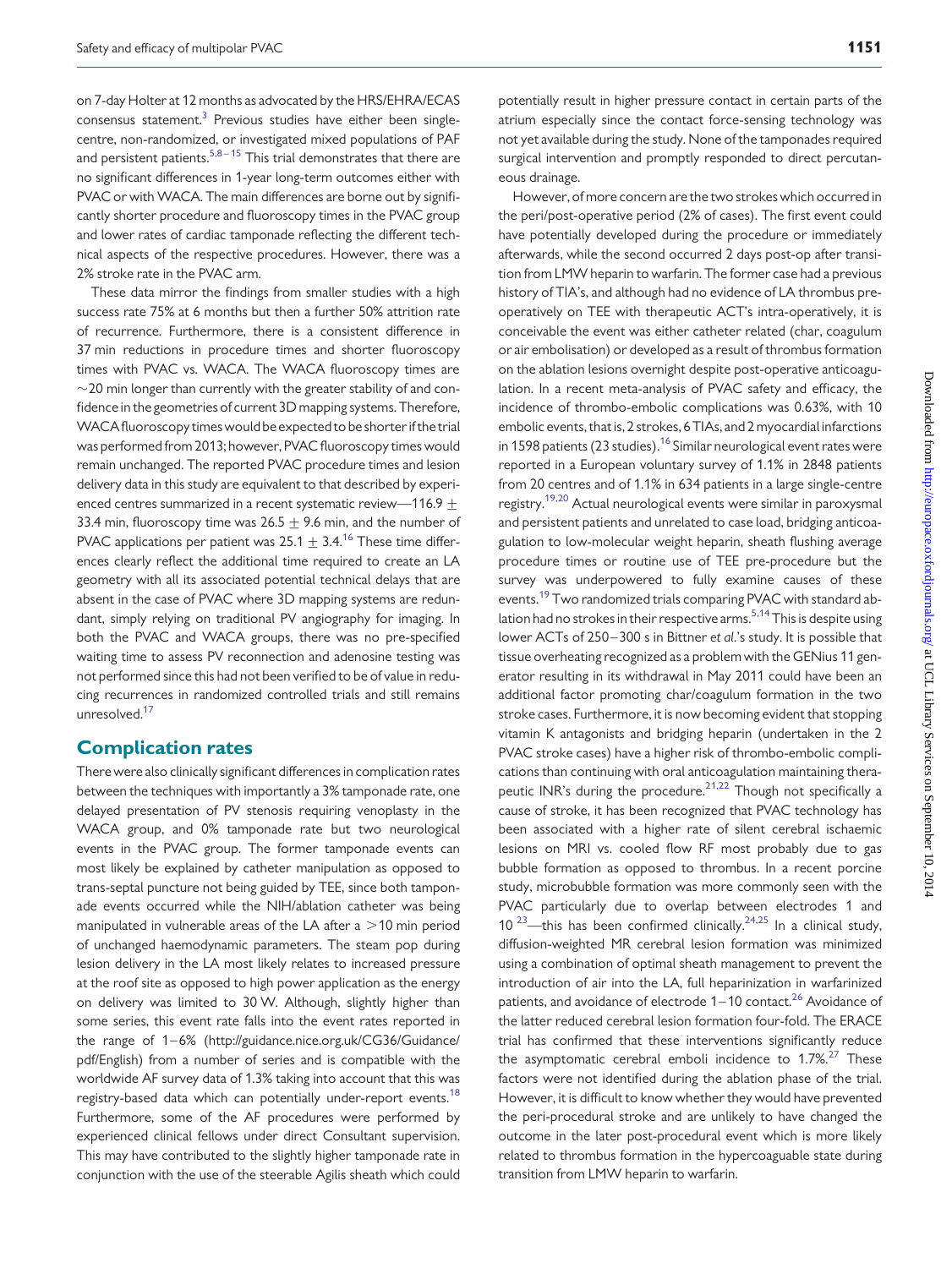There have been concerns regarding the incidence of PV stenosis using the PVAC.<sup>[28](#page-8-0)</sup> This study did not search systematically for PV stenosis and only imaged the PV's in patients undergoing repeat ablation or symptomatic PV stenosis causing exertional breathlessness or haemoptysis. Therefore, we may have underestimated its incidence. In a recent prospective study of 100 PVAC cases, cardiac MR/computed tomography (CT) imaging demonstrated a detectable narrow-ing of the PV diameter in 23 patients and in 28 (7%) PVs.<sup>[29](#page-8-0)</sup> Insignificant PV stenosis ( $<$ 25%) was observed in 12 (2.9%) PVs, mild PV (25– 50%) stenosis in 15 PVs (3.7%), and moderate PV stenosis (50– 75%) in 1 PV (0.2%). No instances of severe PV stenosis were observed. This suggests that although caution should be applied, the incidence of clinically important PVAC induced PV stenosis is low. The delayed PV stenosis in the WACA patient arose due to inadvertent ablation near the PV ostium due to geometry shift. This highlights the importance of ensuring geometry stability and utilizing fluoroscopy to confirm catheter location.

# Recurrence of PAF at 12 months

The lack of a significant difference between recurrence rates in the PVAC and WACA arms despite achieving PV isolation is interesting and reflects the limitations of current ablation strategies for PAF in achieving durable PV isolation. The endpoint of PV isolation was confidently achieved during WACA and tested using differential pacing with PVAC ablation and yet reconnection occurred at the same rate even though RF times were shorter in the PVAC group. Indeed, the WACA RF times are substantially shorter than that reported by Bittner, et al. (35 vs. 65 min) and yet the recurrence rates in this group are equivalent.<sup>[5](#page-8-0)</sup> However, there is the caveat that the latter study combined paroxysmal and persistent cases although no additional linear/atrial body ablation was performed. This must reflect the fact that these technologies are unable to deliver adequate transmural permanent lesions or there is a capacity for the PVs to reconnect perhaps by the re-growth of epicardial venous muscle sleeves. Inherent in the process of RF lesion delivery is the development of oedema which may result in transient loss of PV connection.[27](#page-8-0) Current efforts are focused upon delivering lesions with optimal contact force to minimize this problem and the imaging of lesion formation to ensure trans-murality.<sup>[30](#page-8-0)</sup> However, one must bear in mind that although PV reconnection is a very likely the cause of recurrence, up to 30% of PV's reconnections may be clinically silent. $31$  Inherent in this process is the need to deliver the optimum energy to achieve permanent PV isolation without excessive tissue injury resulting in tamponade, oesophageal injury, or PV stenosis. This problem may be addressed in future by design changes with the PVAC GOLD and new GENius generator which may lead to desired improvements in durable PV lesions. The evolution of irrigated multipolar RF delivery systems (e.g. -n-MARQ, Biosense-Webster) would be expected to also minimize the formation of thrombo-embolic material during RF delivery; however, preliminary reports suggest that there may be an unexpectedly high incidence of silent cerebral emboli and oesophageal injury with this technology. $32$  All these systems should ideally monitor lesion formation and contact force to maximize the probability of permanent transmural lesion creation.

# Comparison with other trials of pulmonary vein ablation catheter in PAF

Six studies have directly compared PVAC with 3D-guided RF ablation. However, only two have done so in a randomized fashion with one examining the importance of PV anatomy. $5,8-14$  $5,8-14$  $5,8-14$  Bulava et al.<sup>[14](#page-8-0)</sup> randomized 102 patients. After a mean follow-up of 200  $\pm$ 13 days, freedom from recurrent AF in patients off AADs was 71% (36 of [5](#page-8-0)1) vs. 67% (34 of 51), respectively. Bittner et al.<sup>5</sup> randomized 80 consecutive patients with PAF (55%) or persistent AF (45%) to PVAC-based or conventional 3D-based RF ablation. After a mean follow-up of  $254 + 99$  days, freedom from recurrent AF off AADs was 58% (23 of 40) vs. 43% (17 of 40), respectively. Although well conducted, both studies did not report follow-up at a fixed cut-off of 12 months and in the latter study, a mixed population is described which confounds interpretation of the results to a degree. However, the outcomes at the 9-month time point are equivalent to the data reported in this trial. Overall, our results reflect the pooled estimate of 12 m freedom from AF after PVAC of 52 –67%, the wide 95% confidence intervals representing the heterogeneity of the study populations and outcomes, [\(http://guidance.](http://guidance.nice.org.uk/CG36/Guidance/pdf/English) [nice.org.uk/CG36/Guidance/pdf/English](http://guidance.nice.org.uk/CG36/Guidance/pdf/English)) although only three studies have reported 12-month follow-up data.<sup>9,10,33</sup> These data are also similar to a European survey in which 20 centres reported outcomes in 1669 PAF cases with a 59% success rate of anti-dysrhythmic medication.<sup>[19](#page-8-0)</sup>

# Study limitations

A limitation of this study was the lack of prospective evaluation for PV stenosis in both theWACA and PVAC groups and so no firm conclusions can be drawn regarding the incidence of subclinical PV stenosis. This would have required routine CT, MRI, or TEE scanning at 6 months post-procedure. Data were only collected in cases under-going repeat procedures.<sup>[34](#page-8-0)</sup> There was no prospective performance of cerebral MRI scans for microemeboli as this issue only came to light in the follow-up phase of the study and so it was not possible to undertake such a prospective analysis.

# **Conclusions**

This multicentre randomized controlled trial demonstrates that PVAC PV isolation is equivalent in efficacy to WACA with clinically significantly shorter procedure times for PAF ablation. The challenge still remains to achieve durable efficacy of PAF ablation with the minimum of complications and ensure that new technologies are rigorously evaluated in a randomized fashion with clearly defined long-term clinical endpoints. $34$  The avoidance of irreversible debilitating complications such as cerebrovascular accident (CVA) is critical in this endeavour with prospective evaluation of preventative interventions in large cohorts to ensure they are effective.

Conflicts of interests: J.M.M., C.M., O.R.S., P.R., P.D.L., and M.D. received an educational grant from Medtronic. J.M. received an educational grant from St Jude Medical.